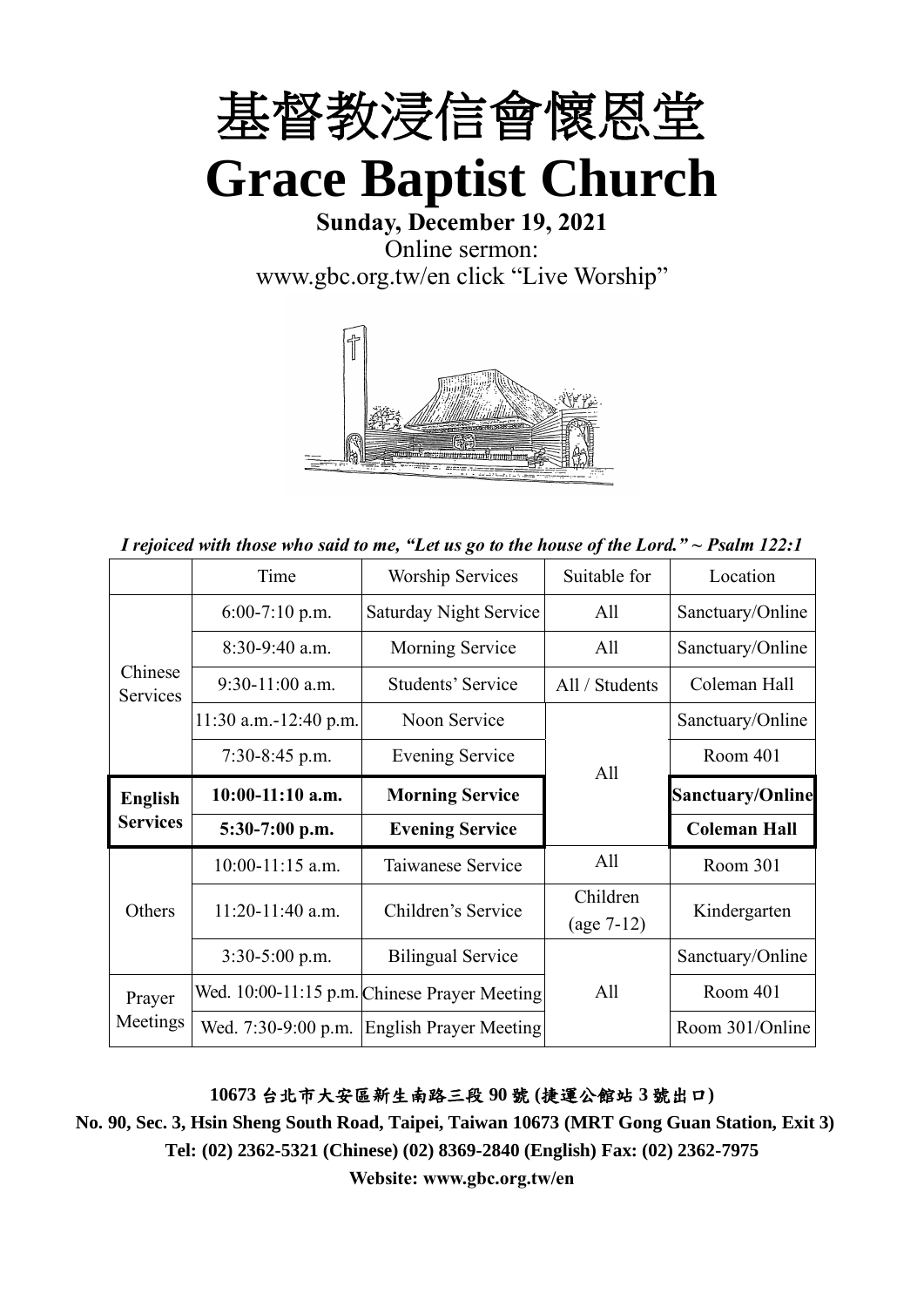**Welcome to Grace Baptist Church English Congregation. Thank you for choosing to worship with us and celebrate the glory of our Lord. Morning Worship Service – 10:00 a.m. Sunday, December 19, 2021** Prelude "*O Come, O Come, Emmanuel*" Hand Bell Choir Advent Reading Chilton Family Christmas Carol "*O Come, All Ye Faithful*" - #199 Congregation Welcome/Prayer  $\bigcup_{n=1}^{\infty}$   $\bigcap_{n=1}^{\infty}$  Pastor Nick Brideson Christmas Carol"*Emmanuel"* - #201 Congregation Offertory Prayer Tim Chilton Tithes and Offerings *"Ding Dong Merrily on High"* Hand Bell Choir Doxology Congregation Pray for Our Church Scripture Reading Matthew 1:18-23 Pastor Kevin Wang Choir Presentation **"***EMMANUEL - God with Us!"* Choir Brief Thoughts **Pastor Nick Brideson Pastor Nick Brideson** Benediction *"Happy Birthday, Jesus!"* Offering Closing Song *"As the Lord Is with Us"* Congregation Postlude "*Joy to the World*" Organ & Piano A - "Cry Room" (at the back of the Sanctuary): without child's parents there. B - "Kindergarten Green Room" (enter next to GBC's back exit door): with at least one parent there. **Evening Worship Service – 5:30 p.m. Sunday, December 19, 2021**  Prelude Michael Tsai<br>Advent Reading Praise Tan Advent Reading Prayer Alex Chen, Leader Alex Chen, Leader Worship through Music *"God Is for Us"* Greeting<br>Pastoral Prayer "Son of God"<br>"Son of God" Reader Reader **Worship through Music** *"Away in a Manger (Forever Amen)" "O Come All Ye Faithful"*  Offertory Prayer Sarah Huang Tithes and Offerings Pray for Our Church Pastor Kevin Wang Scripture Reading Luke 2:4-12 Message The Savior Who Came to Us<br>
Response Song "What Child Is This" Pastor Nick Brideson Response Song *"What Child Is This"* Closing Prayer *"Happy Birthday, Jesus!"* Offering Welcome<br>Closing Song Closing Song"*Away in a Manger (Forever Amen)"* Alex Chen, Leader Michael Tsai **Our Vision Is to Spread the Gospel** To achieve this, we aim: ⚫ To become a house of prayer Nursery  $(0-3)$ years old) during AM Service:

⚫ Through prayer, to build the body of Christ

⚫ From the body, to do the work of mission in Taipei, Taiwan, and neighboring countries *"but you will receive power when the Holy Spirit has come upon you; and you shall be My witnesses both in Jerusalem, and in all Judea and Samaria, and even to the remotest part of the earth." -* Acts 1:8 (NASB)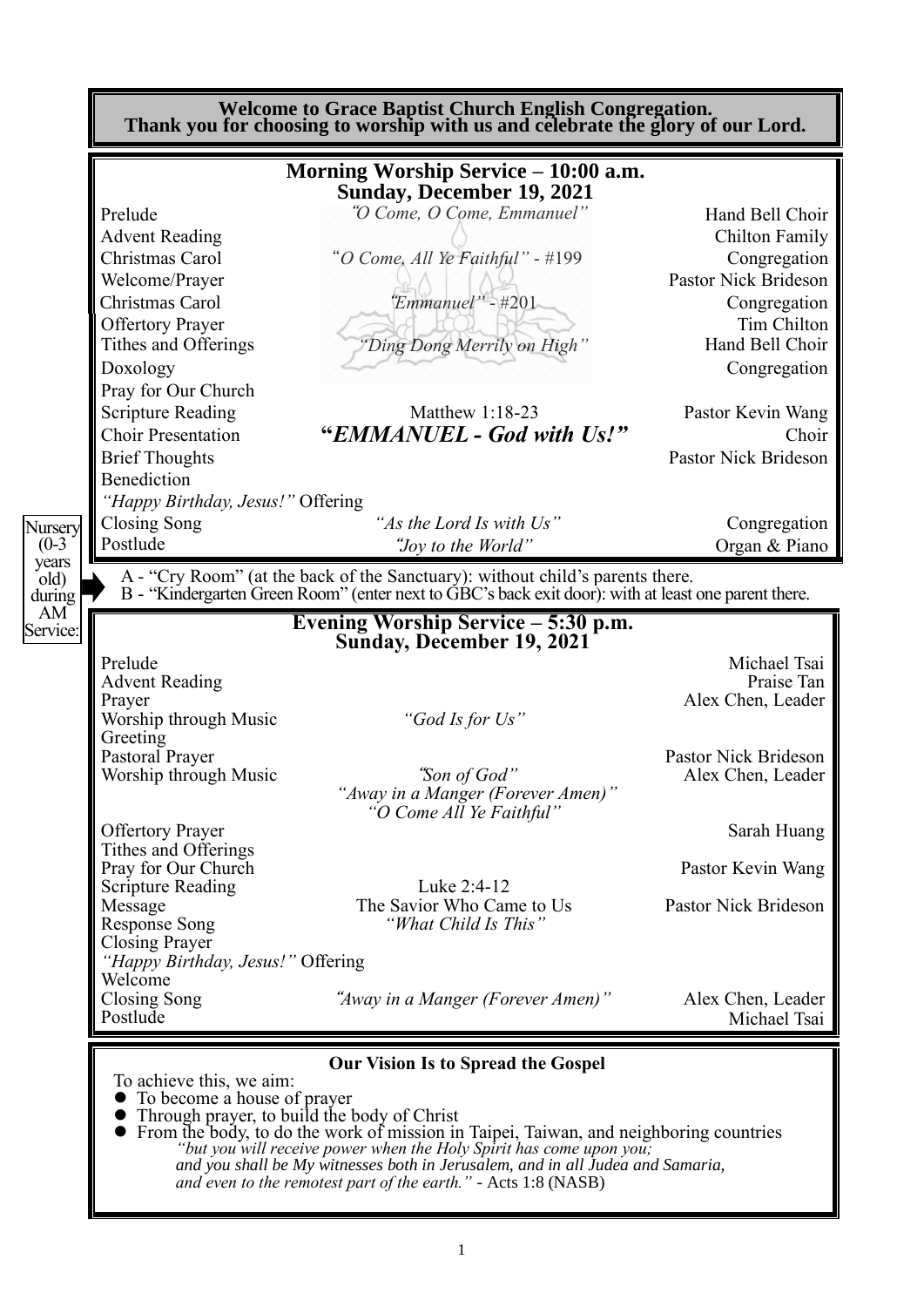# **Sermon Topic: The Savior Who Came to Us Scripture: Luke 2:4-12**

## **Speaker: Pastor Nick Brideson PM - December 19, 2021**

### **Scripture: Luke 2:4-12 (NASB)**

<sup>4</sup> Joseph also went up from Galilee, from the city of Nazareth, to Judea, to the city of David which is called Bethlehem, because he was of the house and family of David, <sup>5</sup> in order to register along with Mary, who was engaged to him, and was with child. <sup>6</sup> While they were there, the days were completed for her to give birth.  $<sup>7</sup>$  And she gave birth to her firstborn</sup> son; and she wrapped Him in cloths, and laid Him in a manger, because there was no room for them in the inn.

<sup>8</sup> In the same region there were some shepherds staying out in the fields and keeping watch over their flock by night. <sup>9</sup> And an angel of the Lord suddenly stood before them, and the glory of the Lord shone around them; and they were terribly frightened. <sup>10</sup> But the angel said to them, "Do not be afraid; for behold, I bring you good news of great joy which will be for all the people;  $\frac{11}{1}$  for today in the city of David there has been born for you a Savior, who is Christ the Lord. <sup>12</sup> "This will be a sign for you: you will find a baby wrapped in cloths and lying in a manger."

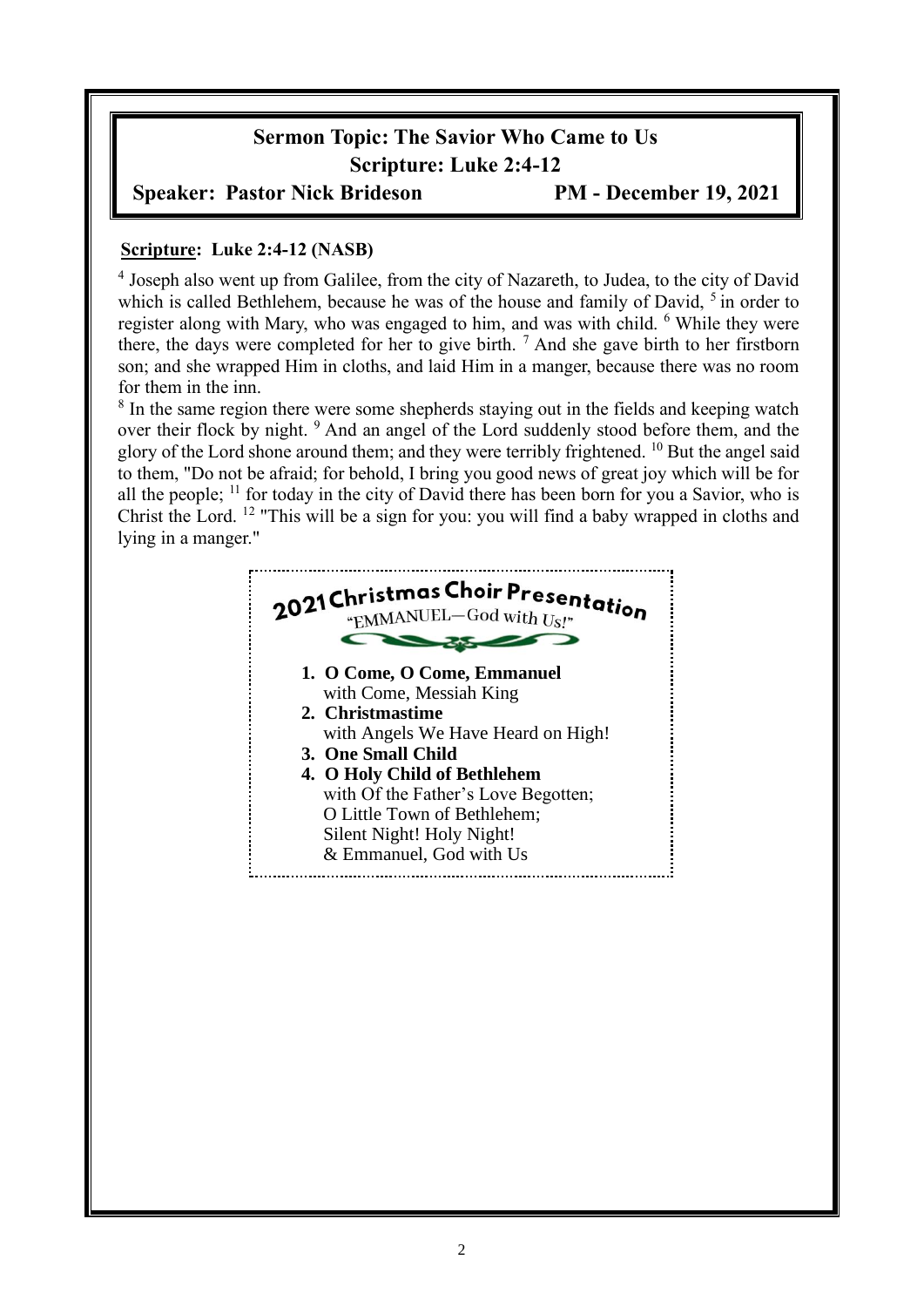# **Wednesday Night Prayer Meeting (Physical & Online)**

*"My house shall be called a house of prayer" (Matthew 21:13)*

Let us be a church of prayer!

English prayer meeting meets 7:30 to 9:00 p.m. every Wednesday in GBC *Room 301*. The online prayer meeting via Zoom is also available at the same time. Please join us either in GBC or online.

Send an email to ecprayerteam@gbc.org.tw if you are interested in joining the Zoom prayer meeting or if you have a prayer request.

# **New Members' Class - TODAY**

If you are applying for baptism on February 13 (or you are interested in becoming a member of GBC) you need to attend a New Members' Class.

Our next New Members' class is **TODAY** from 3:00 to 4:00 p.m. in Room 307. It is a one-time only class and is currently held every 3 months. Please go directly to the class and bring ONE 2-inch ID picture for the registration form.



During that class, we will talk about what it means to be a member of Grace Baptist Church, what we believe, our church strategy and our purpose. Questions? Please contact SueJenny at: suejenny@gbc.org.tw.

# **Christmas & New Year Celebration with the Indian Community**

The Yonghe Bible Study Group will celebrate Christmas & New Year with the Indian community in Taipei on Christmas Day, December  $25<sup>th</sup>$ , from 11 a.m. to 1.30 p.m. in Coleman Hall.

They will celebrate the birth of our Lord Jesus through singing, dancing, testimony sharing, video and a message from Pastor Nick. This will be followed by lunch.

You are invited to share in the joy of celebrating the Lord Jesus' birth and the coming new year! If you have questions, please contact the Yunghe Bible Study Group leader, Timothy Meesala, at his email: yedukondaluster@gmail.com.

# **Holiday Schedule Changes**

**Dec. 24:** GBC will be closed from 3:30 to 9:30 p.m. due to preparation and setup for the Chinese Christmas Eve Evangelical Musical. If you drive, please use other parking lots around GBC.

**Dec. 29 & Dec. 31:** The Wednesday night prayer meeting on December 29 will be cancelled. There will be a Year-End Prayer Meeting on December 31 from 9:00 to 10:30 p.m. in Room 401 and online, followed by silent Communion Service from 11:00 p.m. to 12:30 a.m. in Coleman Hall.

Wednesday night prayer meetings will resume as usual, 7:30 to 9:00 p.m. in Room 301 and online, starting from January 5.



# **Caring Invitation from NTU**

NTU Office of International Affairs invites GBC members to care for NTU international students. If you and your family members are interested in joining, please scan the QR code for details.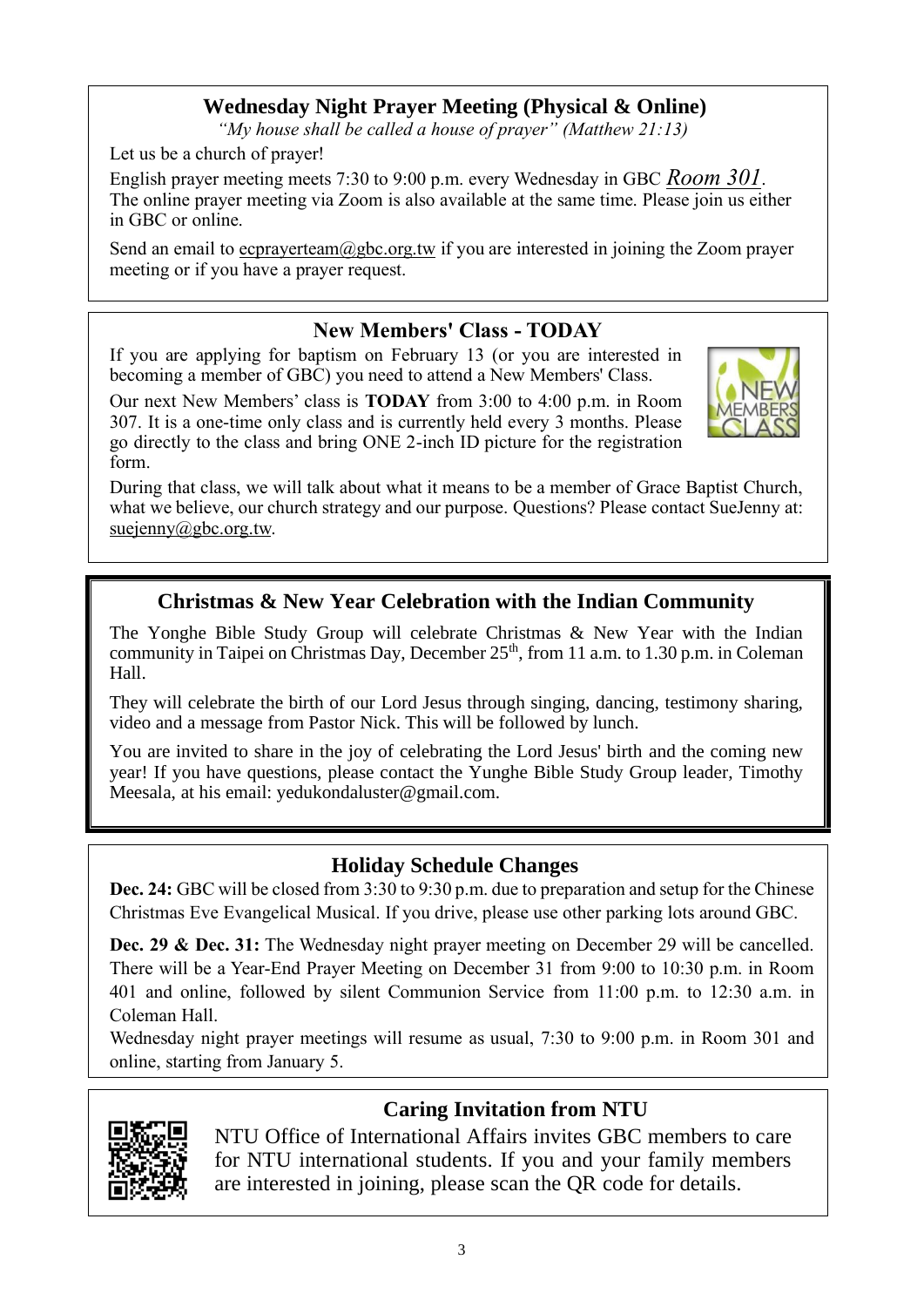# **Happy Birthday, Jesus! Special Christmas Missions Offering**

**TODAY**, we will have a special opportunity to give a gift worthy of our King to the cause which brought Him to dwell among us! Please prepare your heart and your birthday present offering represented by the specially prepared red envelopes as we celebrate the birth of our King and anticipate the global expansion of His Kingdom of love through our gifts!

# **Online Sisters Group – Just Started**

The Sisters Group will begin a new online study at 7:30 p.m. on Thursday nights. They are reading *A Woman After God's Own Heart*, by Elizabeth George.

The new study is open to women of all ages and is designed for women willing to grow into their unique roles. Special emphasis will be placed on learning spiritual disciplines applying to family, homemaking, and caregiving.

If interested, please contact Johanna Ferng at joeym.vanderwerf@gmail.com.

**Epidemic Relief Application** Brothers and sisters who were or are affected by COVID-19 may be eligible to apply for GBC's Epidemic Relief Fund. Check our website for details .

Invite your friends to attend GBC Christmas events by scanning the QR code (in Chinese):

|                                                                                                |                                                                                      | <b>2021 Christmas till Year-End Events</b>                                              |                     |  |
|------------------------------------------------------------------------------------------------|--------------------------------------------------------------------------------------|-----------------------------------------------------------------------------------------|---------------------|--|
| Date                                                                                           | Time                                                                                 | Event                                                                                   | Location            |  |
|                                                                                                | $8:30 - 9:40$                                                                        | Chinese Christmas Service I                                                             | Sanctuary           |  |
|                                                                                                | $10:00 - 11:10$                                                                      | <b>Choir Christmas Presentation</b>                                                     | <b>Sanctuary</b>    |  |
|                                                                                                | $11:30 - 12:40$                                                                      | Chinese Christmas Service II                                                            | Sanctuary           |  |
|                                                                                                | $11:30 - 12:30$                                                                      | <b>AWANA Christmas Celebration</b>                                                      | <b>Room 401</b>     |  |
| Dec. 19 (Sun.)<br><b>B05</b><br>$14:00 - 16:00$<br><b>Mabuhay Fellowship Christmas Program</b> |                                                                                      |                                                                                         |                     |  |
|                                                                                                | <b>Note:</b> Our regular Christmas Potlucks are cancelled this year due to COVID-19. |                                                                                         |                     |  |
|                                                                                                | $19:30 - 21:30$                                                                      | Heavenly Melody Christmas Evangelical Musical<br>(Request the ticket at the front desk) | Sanctuary           |  |
| Dec. 24 (Fri.)                                                                                 | 22:00-23:00                                                                          | <b>Christmas Eve Service</b>                                                            | <b>Coleman Hall</b> |  |
|                                                                                                | $23:00 - 01:00$                                                                      | <b>Christmas Eve Midnight Concert</b>                                                   | Sanctuary           |  |
| Dec. $25$ (Sat.)                                                                               | $11:00 - 13:30$                                                                      | <b>Indian Christmas Celebration</b><br><b>Coleman Hall</b>                              |                     |  |
|                                                                                                |                                                                                      | $21:00 - 22:30$ Year-End Prayer Meeting                                                 | <b>Room 401</b>     |  |
| Dec. $31$ (Thu.)                                                                               |                                                                                      | $23:00 - 00:30$ Year-End Communion Service                                              | <b>Coleman Hall</b> |  |
|                                                                                                |                                                                                      | $\star \star \star$ ENGLISH SERVICES IN BOLD $\star \star \star$                        |                     |  |



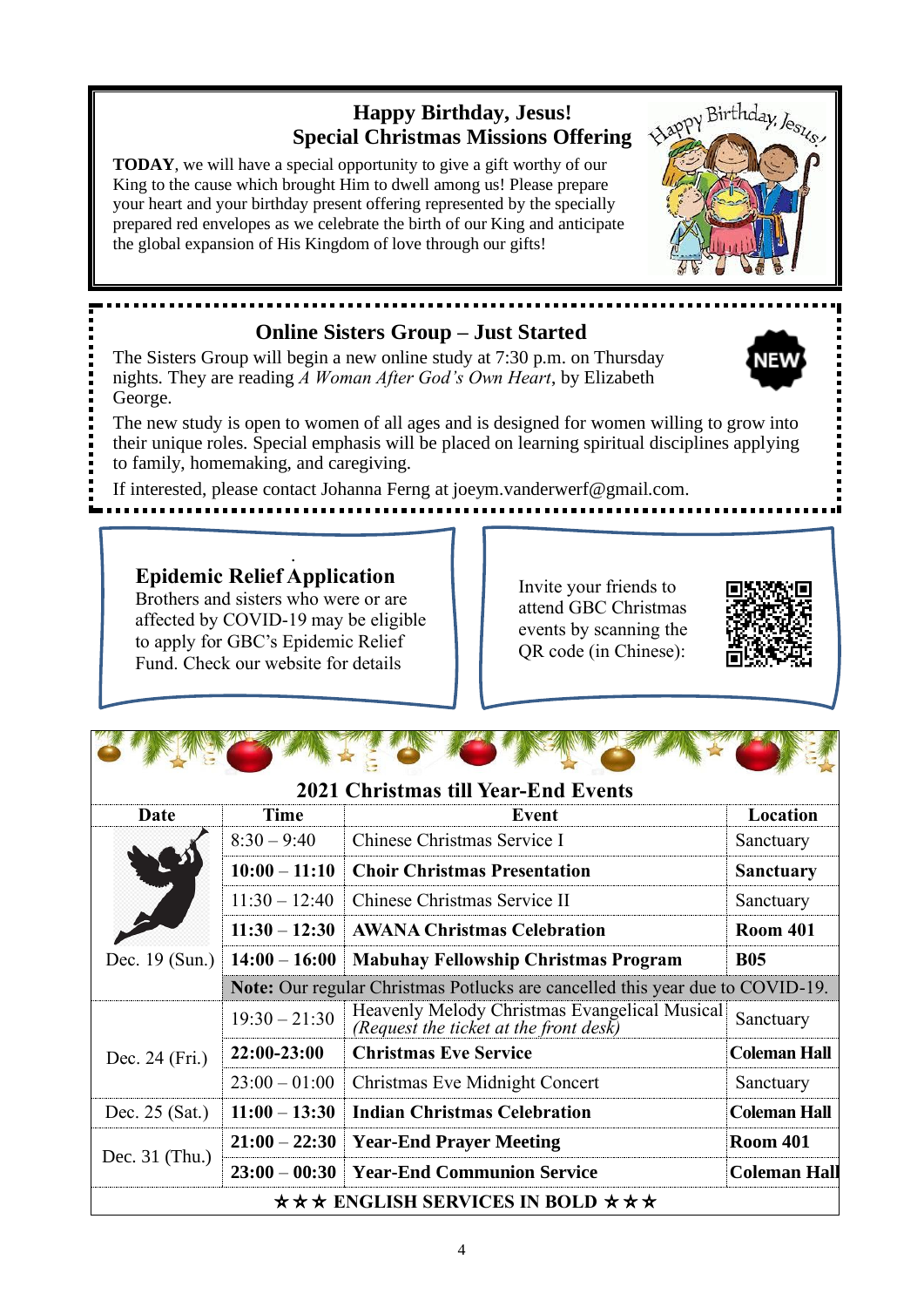## **Mabuhay Christmas Celebration - TODAY**



The Mabuhay Fellowship invites everyone to join us today, December 19, at 2 p.m. in Basement Room B05 to celebrate the birth of the Lord Jesus Christ. We will have worship through songs and a Christmas message from Shirley Ho entitled "God with Us", based on Isaiah 40:9 and Matthew 1:23. Shirley is an Associate Professor at China Evangelical Seminary. We will also have an exchanging of gifts (optional; if you want to join, bring a gift worth at least

NT\$200) and fellowship with a celebration of the birthday of the Lord Jesus and other December celebrants.

See you all then to celebrate with us! We have rescheduled the Tagalog prayer meeting for December 26, 2021.

The Mabuhay Fellowship comprises Filipinos aiming to share God's love and light through worship, prayer, Bible study, fellowship, gospel sharing, and other ministries.

Cloug to the Newborn King

| <b>English Congregation Leaders</b>                                                                                                                                                                                                                                                                                                                                                                                                                                                                                                                            |                                                                                                                                                                                                                                                                                                                                                                                                                               |                                                                                                                                                                                                                                                                                                                                                                                                                                                                                          |                                                                                                                                                                                                                                                                                                                                                                                              |                                                                                                                                                                                                                                                                                                    |  |
|----------------------------------------------------------------------------------------------------------------------------------------------------------------------------------------------------------------------------------------------------------------------------------------------------------------------------------------------------------------------------------------------------------------------------------------------------------------------------------------------------------------------------------------------------------------|-------------------------------------------------------------------------------------------------------------------------------------------------------------------------------------------------------------------------------------------------------------------------------------------------------------------------------------------------------------------------------------------------------------------------------|------------------------------------------------------------------------------------------------------------------------------------------------------------------------------------------------------------------------------------------------------------------------------------------------------------------------------------------------------------------------------------------------------------------------------------------------------------------------------------------|----------------------------------------------------------------------------------------------------------------------------------------------------------------------------------------------------------------------------------------------------------------------------------------------------------------------------------------------------------------------------------------------|----------------------------------------------------------------------------------------------------------------------------------------------------------------------------------------------------------------------------------------------------------------------------------------------------|--|
| English Leading Pastor: Nick Brideson                                                                                                                                                                                                                                                                                                                                                                                                                                                                                                                          |                                                                                                                                                                                                                                                                                                                                                                                                                               |                                                                                                                                                                                                                                                                                                                                                                                                                                                                                          |                                                                                                                                                                                                                                                                                                                                                                                              |                                                                                                                                                                                                                                                                                                    |  |
| Pastor Nick Brideson<br>Minister Priscilla Liao                                                                                                                                                                                                                                                                                                                                                                                                                                                                                                                |                                                                                                                                                                                                                                                                                                                                                                                                                               |                                                                                                                                                                                                                                                                                                                                                                                                                                                                                          | Pastor Kevin Wang                                                                                                                                                                                                                                                                                                                                                                            |                                                                                                                                                                                                                                                                                                    |  |
| <b>Adult Education</b><br>/Mission                                                                                                                                                                                                                                                                                                                                                                                                                                                                                                                             | AM Worship                                                                                                                                                                                                                                                                                                                                                                                                                    | Children's<br>Education/Caring                                                                                                                                                                                                                                                                                                                                                                                                                                                           | PM Worship                                                                                                                                                                                                                                                                                                                                                                                   | Youth/Fellowship                                                                                                                                                                                                                                                                                   |  |
| <b>Adult Education</b><br>Nick Brideson<br>nick@gbc.org.tw<br><b>Foreign Mission:</b><br><b>Medical/Dental Team</b><br>Armand Lim<br>rmanlim@yahoo.com<br><b>VBS</b> Team<br>Priscilla Liao<br>priscilla@gbc.org.tw<br><b>Taiwan Mission:</b><br><b>TaiTung Team</b><br>Cherrie Gow Lim<br>cvgow@yahoo.com<br><b>Orphanage Ministry</b><br>Julie Chen<br>yuling0914@gmail.com<br><b>NTU Friday English</b><br><b>Conversation Group</b><br>Roy Treurnicht<br>gbcecntuclass@gmail.com<br><b>Ethiopian Students</b><br>Group<br>Abex Tesfaye<br>abex98@gmail.com | <b>Morning Music</b><br>Cherrie Gow Lim<br>cvgow@yahoo.com<br><b>Morning Greeters</b><br>Chien Ferng<br>cferng@gmail.com<br><b>Adult Choir</b><br><b>Hand Bell Choir</b><br>Juliet Jao<br>lenyinjao@gmail.com<br><b>Hallel Singers</b><br>Cherrie Gow Lim<br>cvgow@yahoo.com<br><b>Morning Fellowship Tea</b><br>Yuri Shih<br>yuchen phone@hotmail.com<br><b>Morning Multimedia</b><br>Vicky Lin<br>gbcmorningmedia@gmail.com | <b>Cryroom Children's</b><br><b>Care Ministry</b><br>Abby Tu<br>abbbytu@gmail.com<br><b>AWANA Preschool</b><br>Joanna Peng<br>Joanna1285@hotmail.com<br><b>AWANA Spark Group</b><br>Crystal Turner<br>elisayeh@yahoo.com<br><b>AWANA T&amp;T Group</b><br>Ming Lai<br>minglai88@gmail.com<br><b>Prayer Ministry</b><br>Priscilla Liao<br>priscilla@gbc.org.tw<br><b>Hospital Visitation</b><br>Amanda Lou<br>lou.amanda@gmail.com<br><b>Small Groups</b><br>Women<br>General<br>Ministry | <b>Evening Music Team</b><br>Alex Chen<br>gbceworshipteam@gmail.com<br><b>Evening Greeters</b><br>Vicky Kuo<br>asiaglobe999@gmail.com<br><b>Evening Multimedia</b><br><b>Grant Burgess</b><br>grantburgess@live.co.za<br><b>Evening Tea / Baptism</b><br><b>Celebration Fellowship</b><br>Michelle Cheng<br>yealincheng@yahoo.com<br><b>Baptism Support</b><br>Aline Kao<br>aline@gbc.org.tw | <b>Trinity Youth</b><br>(Grade 7 and above)<br>Grant & Kirsten Burge<br>grantburgess@live.co.za<br><b>Mabuhay Fellowship</b><br>Ava Zamora<br>avazam@yahoo.com<br><b>Young Adults</b><br>Fellowship<br>Kevin Wang<br>kevin@gbc.org.tw<br><b>Small Groups</b><br>- Youth<br>Students<br>- Parenting |  |
| <b>Secretarial staff</b>                                                                                                                                                                                                                                                                                                                                                                                                                                                                                                                                       |                                                                                                                                                                                                                                                                                                                                                                                                                               | <b>Deacon</b><br>57.701.11                                                                                                                                                                                                                                                                                                                                                                                                                                                               |                                                                                                                                                                                                                                                                                                                                                                                              | <b>Alternate Deacon</b><br>$T^*$ $A^*$ , $M$ , $A$                                                                                                                                                                                                                                                 |  |

suejenny@gbc.org.tw

Aline Kao (part-time) aline@gbc.org.tw

Yuri Shih SueJenny Hsu Aline Kao (part-time) yuchen phone@hotmail.com [yedukondaluster@gmail.com](mailto:yedukondaluster@gmail.com) superinter aline Aline A

Timothy Meesala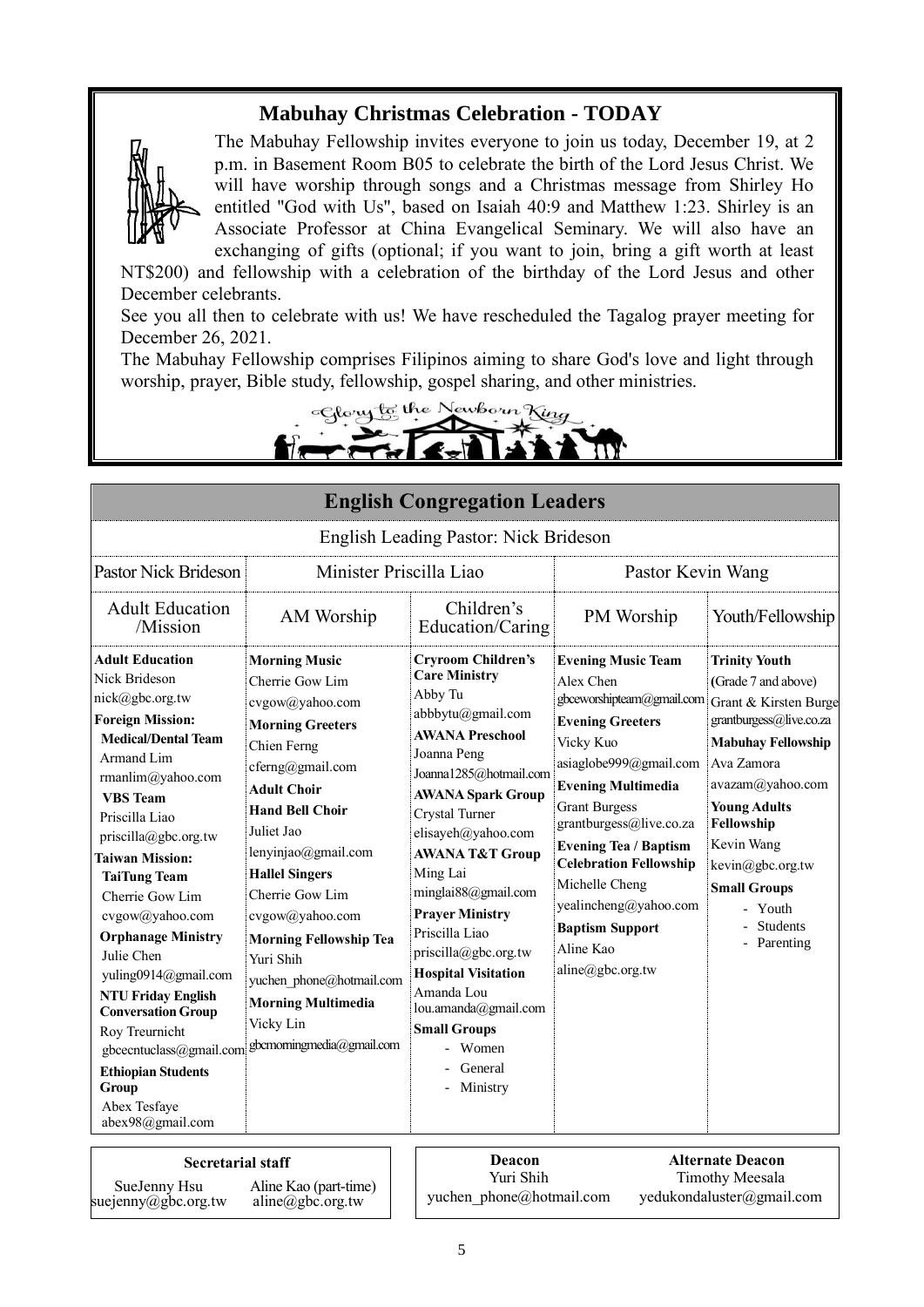| <b>Class</b>                              | Time & Room                                                                                                                                                                                                                  |                                    |  |  |  |
|-------------------------------------------|------------------------------------------------------------------------------------------------------------------------------------------------------------------------------------------------------------------------------|------------------------------------|--|--|--|
| <b>Beginning Christian Life</b>           | On break                                                                                                                                                                                                                     |                                    |  |  |  |
| $Alpha - New$ and non-Christians          | 11:30 a.m.                                                                                                                                                                                                                   | Calvary Room                       |  |  |  |
| Christianity 101 - required for baptism   | 11:30 a.m.                                                                                                                                                                                                                   | On break<br><b>Mount of Olives</b> |  |  |  |
| <b>Maturing Christians</b>                |                                                                                                                                                                                                                              |                                    |  |  |  |
| <b>Bible Studies for Life</b>             | $11:30$ a.m. classes:<br>- Room B04<br>- Room B05<br>WanFu 22 A<br>- WanFu 22 C<br>$2:30$ p.m. class:<br>$-$ Room 305<br>$4:00$ p.m. class (Online):<br>- Contact Aline for information: $\frac{\text{aline}@gbc.org.tw}{ }$ |                                    |  |  |  |
| <b>Developing Leaders</b>                 |                                                                                                                                                                                                                              |                                    |  |  |  |
| <b>Bible Interpretation</b>               | Room 402<br>$2:00 - 3:15$ p.m.                                                                                                                                                                                               |                                    |  |  |  |
| <b>Youth: Grade 7 and above</b>           |                                                                                                                                                                                                                              |                                    |  |  |  |
| <b>Bible Studies for Life</b>             | Room 405<br>$11:45$ a.m. $-12:45$ p.m.                                                                                                                                                                                       |                                    |  |  |  |
| <b>Children</b>                           |                                                                                                                                                                                                                              |                                    |  |  |  |
| Nursery - Age 3 and under                 | $9:50$ a.m. $-11:15$ a.m.                                                                                                                                                                                                    | Kindergarten Green Room            |  |  |  |
| Preschool - Age 3 to 5                    | Room 403<br>11:40 a.m. - 12:40 p.m.                                                                                                                                                                                          |                                    |  |  |  |
| AWANA - Kindergarten $(\pm 1)$ to Grade 6 | $11:30$ a.m. $-1:00$ p.m.                                                                                                                                                                                                    | Rooms 401/404                      |  |  |  |

## ★★ **Sunday School Information** –**Join the class directly**★★

## ★★ **Fellowships – Join a fellowship directly** ★★

| Fellowship                            | <b>Time</b>                                                  | Location |
|---------------------------------------|--------------------------------------------------------------|----------|
| Mabuhay                               | Sundays 2:00 - 4:00 p.m.                                     | B05      |
| Young Adults $(20 - 35 \text{ y.o.})$ | $1^{\text{st}}$ & 3 <sup>rd</sup> Saturdays 4:30 - 6:00 p.m. | WanFu 22 |

## ★★ **Small Groups – Contact the leader to join** ★★

| Type                                                                                                                                         | <b>Name</b>                                     | Day/Time                                                 | <b>Location/Contact Emails</b>                                 |  |
|----------------------------------------------------------------------------------------------------------------------------------------------|-------------------------------------------------|----------------------------------------------------------|----------------------------------------------------------------|--|
| <b>Students</b>                                                                                                                              | NTU Friday English<br><b>Conversation Group</b> | Friday<br>$12:20 - 1:10$ pm                              | NTU<br>On break<br>roytreur@gmail.com                          |  |
|                                                                                                                                              | <b>International Students Group</b>             | Friday<br>$7:30 - 9:00 \text{ pm}$                       | WanFu 22A<br>cesaledro57@gmail.com                             |  |
| Language/<br>Nationality                                                                                                                     | <b>Ethiopian Students Group</b>                 | Sunday<br>$7:00 - 9:00$ pm                               | Room 307<br>abex98@gmail.com                                   |  |
| Parenting                                                                                                                                    | Parenting Group                                 | $2nd$ & 4 <sup>th</sup> Sunday<br>$11:30$ am $-12:30$ pm | GBC Room 402<br>rod syverson@hotmail.com                       |  |
| Women                                                                                                                                        | Sisters Group (Online)                          | Thursday<br>$7:30 - 9:00$ pm                             | joeym.vanderwerf@gmail.com                                     |  |
| General                                                                                                                                      | Salt & Light                                    | Sunday<br>$1:30 - 3:00$ pm                               | <b>GBC Mount of Olives Room</b><br>paulhan2908@gmail.com       |  |
|                                                                                                                                              | Crown of Beauty                                 | Saturday<br>$2:00 - 4:00$ pm                             | <b>GBC Mount of Olives Room</b><br>clemence $4261$ (@gmail.com |  |
|                                                                                                                                              | Thursday Night Bible<br>Study Group (Online)    | Thursday<br>$7:30 - 9:00$ pm                             | GBC Room 301<br>rod_syverson@hotmail.com                       |  |
|                                                                                                                                              | YungHe Bible Study Group                        | Friday<br>$7:30 - 9:00 \text{ pm}$                       | YungHe<br>yedukondaluster@gmail.com                            |  |
|                                                                                                                                              | HsinChu Bible Study Group                       | Friday<br>$7:30 - 8:45$ pm                               | <b>HsinChu</b><br>rmanlim@yahoo.com                            |  |
| Ministry                                                                                                                                     | <b>Hospital Visitation Group</b>                | Thursday<br>$1:30 - 2:30$ pm                             | Near GBC<br>On break<br>lou.amanda@gmail.com                   |  |
| Due to the COVID-19 situation, not all the small groups have been opened.<br>To join or for information, contact the teacher by email above. |                                                 |                                                          |                                                                |  |